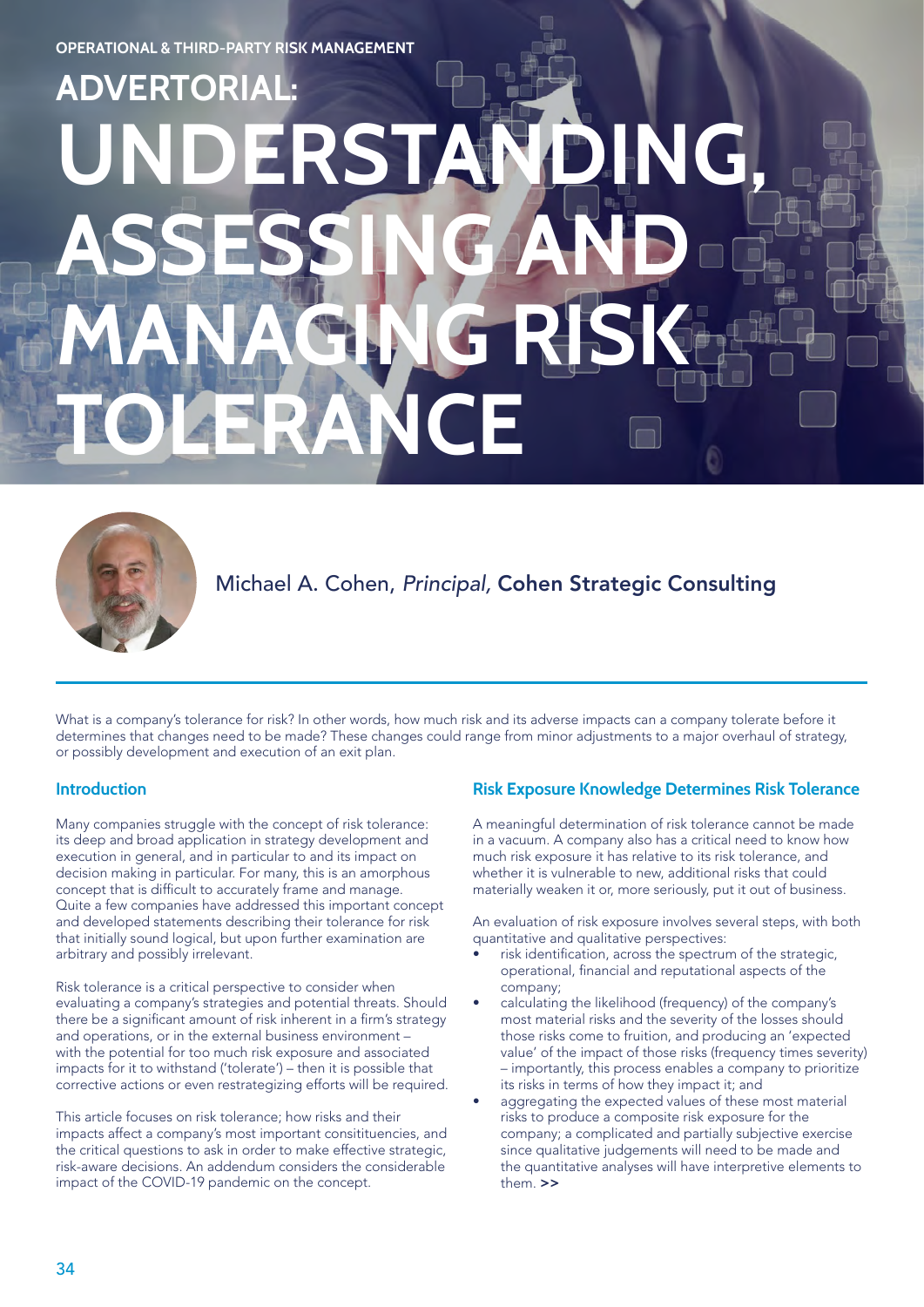#### **OPERATIONAL & THIRD-PARTY RISK MANAGEMENT**

Once a company has determined what its aggregated risk exposure is, it must determine whether or not it can tolerate that level of risk risk, namely accept the status quo or realize that it needs to make potentially significant changes. The core issue explored by this article is how a company should make that determination.

## **Satisfying Stakeholders is Critical to Determining Risk Tolerance**

Broadly speaking, the importance of satisfying stakeholders to a company's success is well known. It follows that effectively evaluating its stakeholders' tolerance for and acceptance of the company's risk exposure and its impacts, and managing its risks holistically, is fundamental to being able to satisfy them.

Stakeholders are those who have a vested interest in the company, and would be impacted if it were subjected to too much adverse risk impact. They include:

- customers;
- sales chain participants;
- board of directors;
- investors/shareholders;
- rating agencies;
- requiators:
- counterparties (financial or business partners);
- supply chain participants; and
- executives/management/critical staff.

## **Critical Decision Juncture – When Risk Tolerance is Breached**

If a company's level of risk and associated financial impacts could potentially disenfranchise its stakeholders in ways that the company would find unacceptable, and would make changes so that said stakeholders would not exhibit these behaviors, its risks, individually and collectively, would not be tolerated and necessary changes would be made. To satisfy stakeholders and not drive them away, a company needs to identify stakeholder behavior triggers; those scenarios that will drive them away. These may include:

- adverse financial outcomes: capital, earnings, inadequate liquidity:
- business line inadequacy, in terms of product quality and features, service, advice/information;
- rating downgrades; and
- improper business conduct/reputational impairment.

A critical question companies need to ask is, what risks and their impacts can lead to or exacerbate these scenarios? If a company is disenfranchising its stakeholders, it clearly needs to address the risks that are contributing to this disaffection and mitigate them.

It is much easier to identify the risks a company faces than it is to quantify and qualify the magnitude of their aggregated adverse risk impact, and harder still to determine how much of this adverse risk impact they can tolerate.

A thought process to calculate risk tolerance is the extent to which the cumulative adverse risk impacts caused by a company's strategic risks and potential threats are less than that which will lead to unfavorable triggers that disenfranchise any stakeholders to an unacceptable extent.

To answer this question, a company needs to know how much adverse risk exposure it has relative to how much capital it has, as well as knowing what scenarios will cause its stakeholders to act in ways it considers unfavorable to it. The determination of risk tolerance is a combination of quantitative (financial) and qualitative (behavioral) elements.

Determining and refining risk tolerance is an iterative process: The process can be defined as follows:

- risk identification;
- risk exposure assessment: determine the frequency and severity of the risks the company faces, individually and in the aggregate, via a combination of quantitative and qualitative analyses;
- determine whether stakeholders would be materially disenfranchised, and if they were, whether risk tolerance has been breached;
- strategy formulation and refinement: quite often a company will have developed a strategy that originally had a manageable level of risk, and as industry dynamics and/ or the external environment have subsequently changed, its risk exposure became elevated to a point that it was not willing to tolerate;
- risk mitigation; and
- identify corporate changes, which could range from minor adjustments to a major overhaul of strategy or possibly an exit plan.

Reconsider these steps as necessary, quite possibly in a fluid manner. The ability and inclination of management to challenge its thinking and react with agility is crucial to keeping its risk tolerance mindset relevant to changing business circumstances. Business history is replete with examples of companies that were either unwilling or unable to modify their strategies in response to shifting realities and consequently paid a heavy price for their inertia.

Risk buffers, strong capital and a sound reputation will not in and of themselves prevent risks from lurking, or of their effects from being mitigated, but having a strong balance sheet and an effective process to create favorable impressions, and counter unfavorable perceptions, of the company can play a key role in avoiding stakeholder dissatisfaction.

To zero in on a relevant measure of a company's risk tolerance, it is important to determine how much risk exposure, and the associated adverse risk impacts, will affect each category of stakeholder to the extent that they react in a manner unacceptable to the company. Only then can the company determine the types and magnitudes of changes that need to be made. This determination must be made by each company, reflecting its own unique circumstances, and is a combination of factors.

#### **Quantitative**

- Materially weaker capital and other adverse financial metrics: capital, earnings, liquidity.
- Business line inadequacy: product quality and features, service, advice/information.
- Rating downgrades.

#### **Qualitative/Behavioral**

- Various manifestations of the company being difficult to deal withwith; for example, poor products or customer service.
- Improper business conduct.
- Tarnished reputation.
- Regulatory restrictions. >>